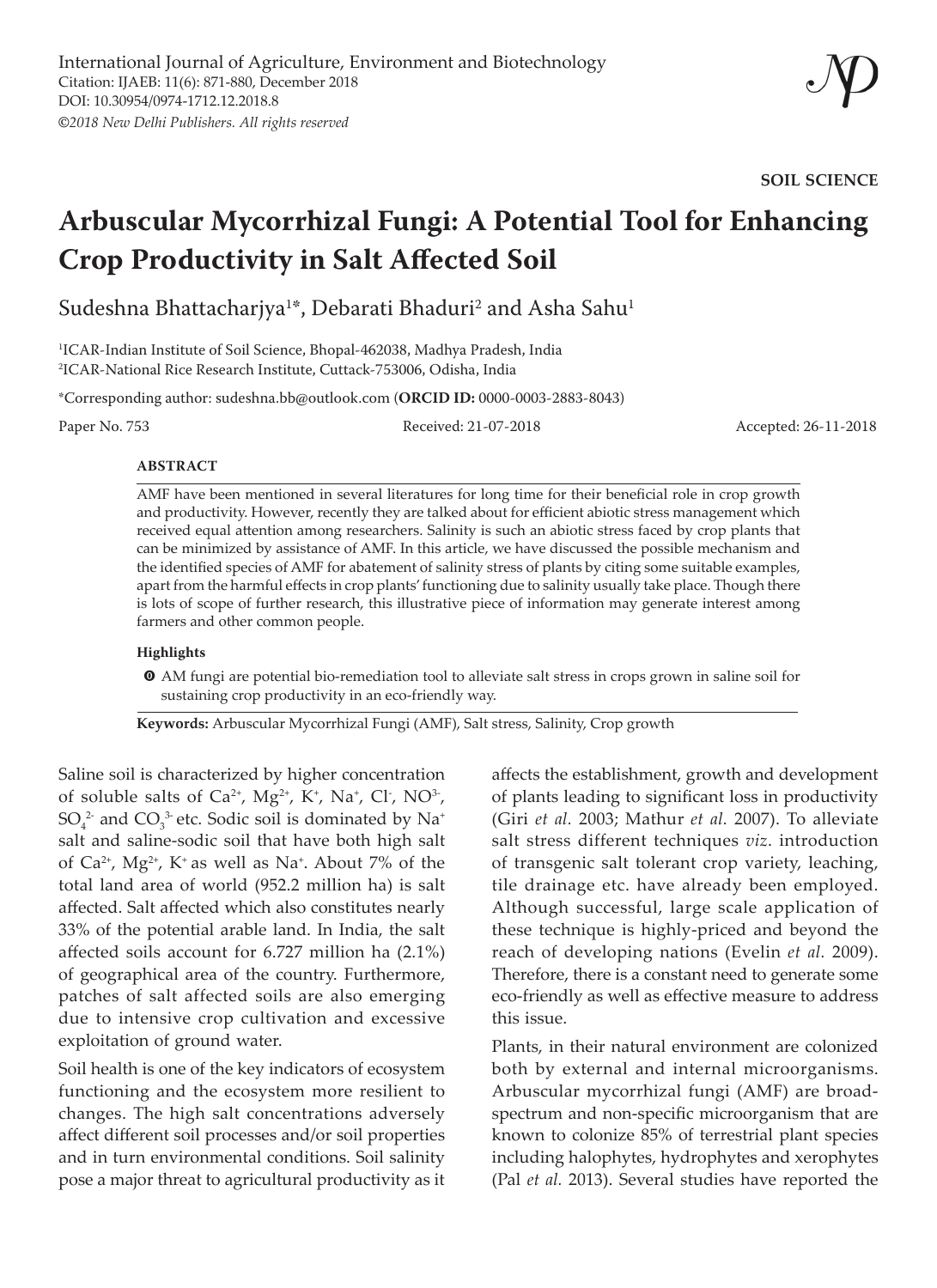

ability of plants to be colonized by AMF in saline conditions, salt marshes and at neutral or moderate alkaline soil pH (Garcia and Mendoza, 2007). The soil borne or extra-matrical hyphae of AMF increase effective absorptive surface area of the plant roots resulting in higher nutrient uptake by crop in nutrient-poor soil (Pal *et al*. 2017). Besides improving nutritional status; they are also capable of enhancing physiological processes like water absorption capacity of plants by augmenting root hydraulic conductivity and favorably adjusting the osmotic balance and composition of carbohydrates (Rosendahl and Rosendahl, 1991; Feng *et al*. 2002). Thus, they alleviate the harmful effects of excess salt accumulated in the root (Dixon *et al*. 1993). Therefore, AMF found in environments with high salt concentrations could be a potential tool for bioremediation of salt affected soils and for augmenting crop productivity in an environmentally safe way.

#### **Salinity effects on crops: an overview**

High soil salinity impacts the growth of numerous plant species especially glycophytes (salt-sensitive compared to salt-tolerant halophytes species). Most of the agricultural crops fall in the category of glycophyte which exhibit a spectrum of responses under salt stress. Salinity not only decreases the agricultural production of most crops, but also, affects soil physico-chemical properties, and ecological balance of the area leading to low economic returns and soil erosions. The specific effects comprises of the following:

- Excessive accumulation of sodium in cell walls can results into osmotic stress and cell death (Munns, 2002).
- High salt concentration in soil can disturb the nutrient balance in the plant or interfere with the uptake of some nutrients (Blaylock *et al*. 1994; Chakraborty *et al*. 2015).
- Substantial decrease in leaf area, chlorophyll content and stomatal conductance, leading to less efficient photosystem (PS-II) (Netondo *et al.* 2004).
- Significant reduction in phosphorus (P) uptake by plant due to precipitation of phosphate ions as Ca-phosphate (Bano and Fatima 2009; Bhaduri *et al*. 2016).
- Salinity also impedes reproductive development by impairing micro-sporogenesis and stamen filament elongation, ovule abortion and senescence of fertilized embryos.
- Retarded supply of photosynthetic assimilates or hormones to the growing tissues (Ashraf, 2004).
- Soil salinity also results in ion toxicity where ratio of  $K^*$  to Na<sup>+</sup> changes leading to replacement of K+ by Na+ in biochemical reactions. Because of this several enzymatic activities as well as binding tRNA to ribosomes consequently protein synthesis where  $K^*$  is indispensable are inhibited. Moreover high level of Na+ and Cl- induced conformational changes in proteins. Recent reports also show that salinity adversely affects plant growth and development by hindering enzyme activity (Seckin *et al.* 2009), DNA, RNA, protein synthesis and mitosis (Tabur and Demir, 2010; Javid *et al.* 2011)
- Ion toxicity and osmotic stress could also cause metabolic imbalance, which in turn leads to oxidative stress (Chinnusamy *et al.* 2006; Chakraborty *et al.* 2016).
- Activities of cyclin and cyclin-dependent kinases are reported to be hindered by soil salinity resulting in fewer cells in the meristem, and limited growth. The activity of cyclindependent kinase is diminished also by posttranslational inhibition during salt stress.

## **Role of AMF towards crop growth and nutrition**

Interaction between plants and the AMF has a special relevance from ecological point of view, as this association brings about array of physiological changes *viz*. changes in concentration of growth regulating substances, increased leaf area and enhanced photosynthetic rate, photosynthetic partitioning to shoot and roots, improved nutritional status of host tissues facilitating the sustenance, growth and development of plant in the nature. There are number of prioritized issues in sustainable crop production like plant growth and nutrition, soil structuring, stress tolerance and survival, and increasing nutrient use efficiency etc. that have often been achieved by successful intervention of AMF (Yadav *et al.* 2017). The major effects of AM fungi symbiosis on crop growth are broadly as follows: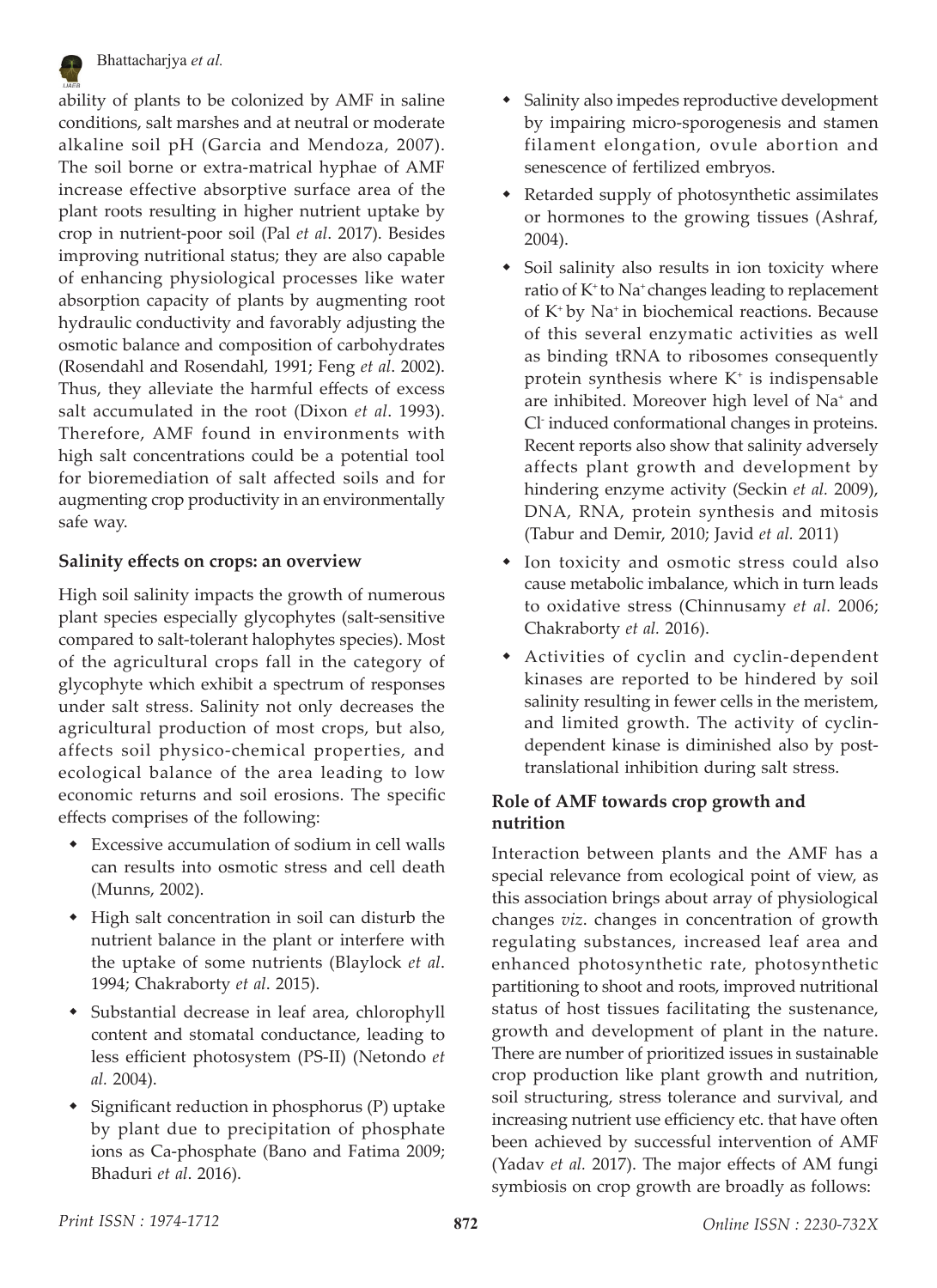

**Fig. 1:** The major effects of AMF symbiosis on crop growth

Plants, in their natural environment are colonized a wide array of both external and internal microorganisms. Arbuscular mycorrhizal fungi (AMF) are omnipresent and very common among the soil microorganisms dwelling in the rhizosphere and colonizes wide group o plant species in nature. AMF associations with plants are comprised of three main structures; viz: hyphae that performs as extended root surface scavenging the nutrients from the zone beyond the reach of plant roots (Hodge 2000); the second one is vesicles within the root, acting as storage organs, especially for lipids (Hirsch and Kapulnik 1998) and the third one is arbuscules which are branched intercellular structures and works as interface for phosphorus and other nutrient exchange on the root system (Smith et al. 2000). These fungi, being an important as well as integral component of the natural ecosystem and are found to exist in stressed environments such as saline soils (Giri *et al.* 2003). Although AMF are not uncommon in saline soils, their growth and colonization in plant roots has a fair chance to be affected by the excess of salt concentrations, which generally restrict the microbial growth and activity (Juniper and Abbott, 2006). Over the years, AM symbiosis has not only demonstrated the enhanced plant growth and biomass, but also imparted partial resistance to salinity and in a range of host plants such as maize, clover, tomato, cucumber, and lettuce (Rosendahl and Rosendahl, 1991; Ruiz-Lozano and Azcón, 1996; Al-Karaki *et al.* 2001; Feng *et al.* 2002).

A number of studies from last few decades have been carried out for investigating the role of AMF towards the enhanced crop growth and better nutrition. These kinds of studies varied from field crops to horticultural crops to forest sp. The results mostly indicated that symbiosis between AMF and plant root emerged to be beneficial in terms of expressing the physiological behaviour (photosynthetic efficiency, water use efficiency) of plants and nutrient uptake and accumulation in a better way (Porcel *et al.* 2012) that often reflect in increased plant biomass of the host plants. Altogether it was found that AMF-associated plants sustained their growth and yield, and this effect was more pronounced in salt-stress condition. Visually better response in plant biomass differentiated the positive role of AMF over non-inoculated plants (Sannazzaro *et al.* 2007; Zuccarini and Okurowska, 2008; Hajiboland *et al.* 2010). Moreover, better biomass and physiological activities of wheat with root colonization by *Glomus claroideum* (Beltrano and Ronco 2008) and strawberry plants by *Glomus* sp. (Borkowska 2002) were observed under drought stress as well. Antagonistic relationship between plant parasitic nematode and AMF also showed beneficial effect towards the crop growth by enhancing nutrient uptake (Calvet *et al*. 1995). Hence it can be expected that AMF substantially ameliorate both biotic and abiotic stresses, deploying an adequate vigour of crop plants.

Uptake of essential nutrients like P, K and micronutrients like Fe, Zn, Cu is often researched and highlighted under influence of AMF both under saline and non-saline soil conditions. However, when a plant is already facing a stress and the nutritional balance is already disturbed, the favorable effect created by AMF symbiosis is more pertinent in this regard. It is speculated that higher K<sup>+</sup> accumulation by tissues of mycorrhizal plants under salt stress may help to maintain a high K/Na ratio, which further may help into normalization of various enzymatic processes and protein synthesis (Porcel *et al.* 2012). Similar results showed in *Acacia nilotica* plants when colonized by *Glomus fasciculatum* was found to have a higher K+ ion concentration in both root and shoot tissues even at all salinity levels (Giri *et al.* 2007). Improvement of P-ion uptake and accumulation in plants by better absorption of hyphal network articulated by AMF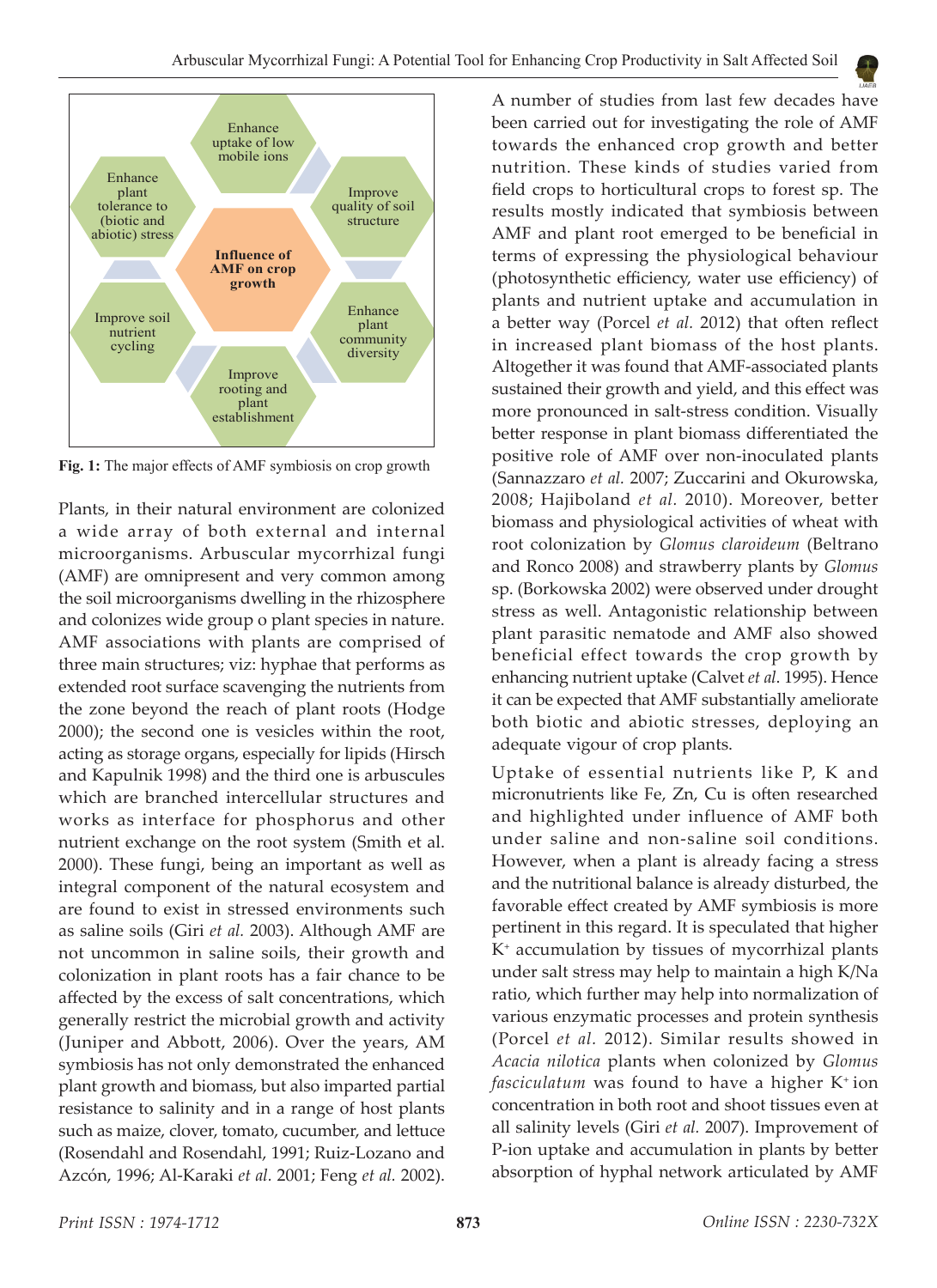

Bhattacharjya *et al.*

had repeatedly been evidenced over the decades (Plenchette and Duponnis, 2005; Sharifi *et al.* 2007).

#### **Ameliorative mechanisms involved in abatement of salt stress in crops**

Salt stress can potentially cause a severe setback to plant growth, yield, physiological attributes and nutrient uptake behaviour. However, there are number of studies carried out to assess the role of AMF for alleviating the salt stress in crop plants, and most of them reported a positive outcome. The following figure (Fig. 2) depicts in brief the mechanisms imparted by AMF for abatement of salt stress to crops.



**Fig. 2:** The ameliorative mechanisms involved in alleviating salt stress in crops

## **Morpho-physiological changes**

Salt stress can potentially cause a severe setback to plant growth, yield, physiological attributes and nutrient uptake behaviour. However, there are number of studies carried out to assess the role of AMF for alleviating the salt stress in crop plants, and most of them reported a positive outcome. Morphological and physiological characteristics of plants are keys to address any abiotic (salt) stress management hence most integral part of such experiments.

Many examples can be found in horticultural crops regarding useful inoculation of AMF. Association of AMF showed beneficial effect on root morphology of *Citrus tangerine* seedlings and enhanced the characters like root length, root projected area, root surface area and root volume under salinity (Wu *et al.* 2010a). Mycorrhizal colonization also caused improvement in fruit fresh weight, fruit number and fruit yield of salt-stressed tomato plants (Al-Karaki, 2000; Latef and Chaoxing, 2011). Improved growth, yield and quality of fruits of *Cucurbita pepo* plants was also noticed when colonized by *Glomus intraradices* in salinity stress (Colla *et al.* 2008). Olive plants inoculated with *Glomus mosseae* helped to survive the plants better in salt stressed condition in terms of enhanced root and shoot growth, and lesser biomass reduction (Porras-Soriano *et al.* 2009). Among field crops, AMF inoculated maize plants showed to have better root morphology (length, mass, surface area, diameter, and volume) under imposition of salt treatments (Sheng *et al.* 2009).

The better performance of photosystem-II and stomatal conductance, and more accumulation of antioxidants of maize plants inoculated with native AMF sp. jointly contributed to enhance salt tolerance (Estrada *et al.* 2013). Chlorophyll content, photosynthesis and leaf water content of peanut plants were found to increase under salinity stress by the inoculation with mycorrhizal fungi (*Glomus mosseae*) (Al-Khaliel 2010). AMF inoculated citrus seedlings showed more contents of ascorbate, soluble protein and glutathione and greater activity of catalase under both saline and non-saline conditions and thus imparted better antioxidant defense system in plants (Wu *et al.* 2010b). On a similar note another group of worker also evidenced that AMF may protect tomato plants against salinity by alleviating the salt induced oxidative stress by increasing of superoxide dismutase, catalase, peroxidase and ascorbate peroxidase and reduced malon-di-aldehyde (MDA) content (Latef and Chaoxing, 2011).

## **Biochemical alterations**

Plant tolerance to salinity is a complex trait to which plants have evolved responses involving biochemical and molecular mechanisms. Additional plant responses can include selective buildup or exclusion of salt ions, maintenance of photosynthesis at values adequate for plant growth, changes in membrane structure and synthesis of phytohormones (Turkan and Demiral 2009)

AMF are reported to improve tolerance and/or resistance of plants against salinity by increasing accumulation of these compounds.

Proline, betaine accumulation in plant is the most studied modifications following salt exposure.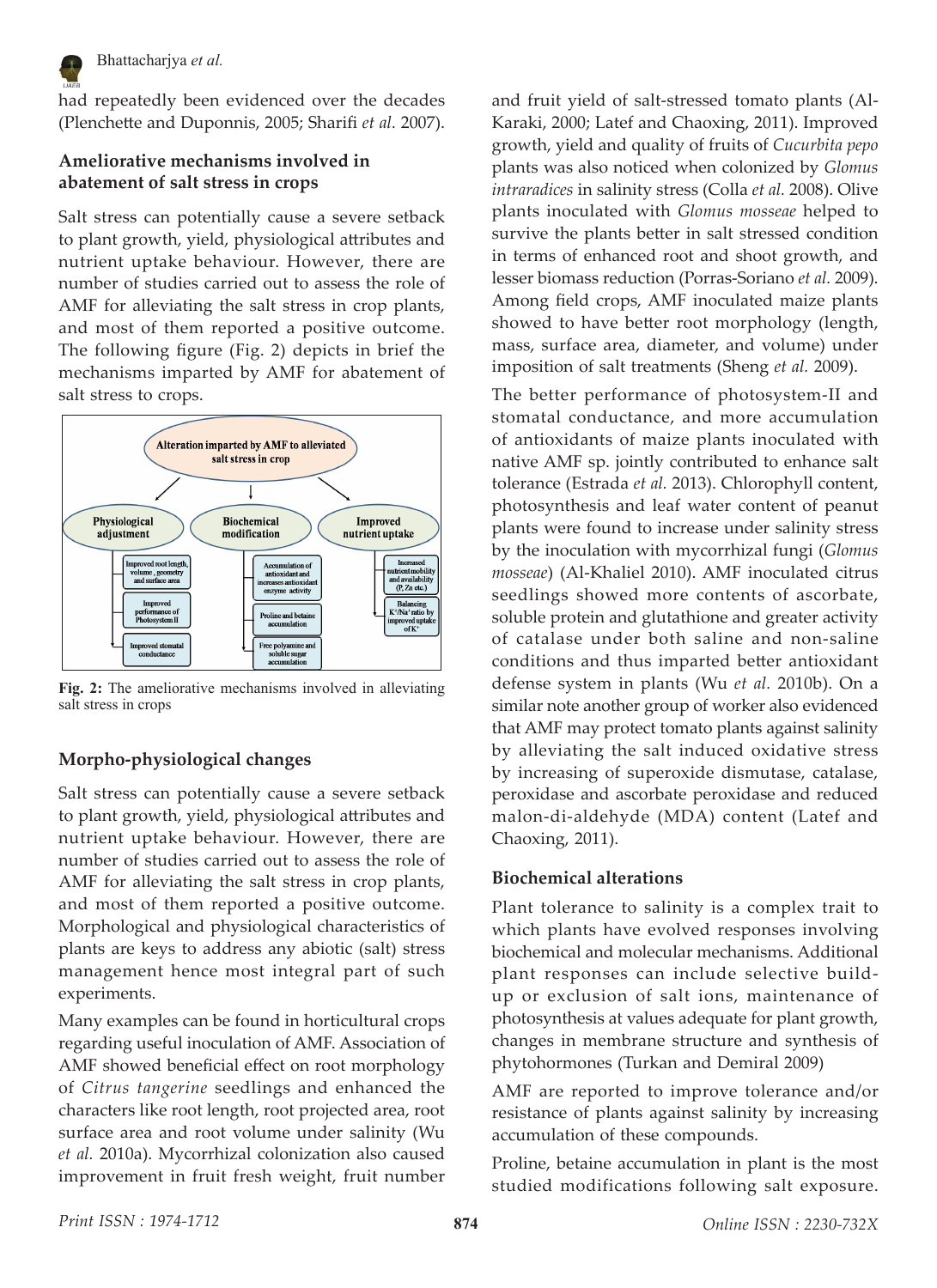Proline and betaine accumulation has been found to increase when the *Glycine max* is colonized by *Glomus etunicatum* (Sharifi *et al.* 2007) and *Phragmites australis*is colonized by *Glomus fasiculatum* (Al-Garni 2006).

Free polyamines mainly putrescine, spermidine and spermine are recognized as a key role in plant responses to a wide array of environmental stressors such as salinity, osmolarity and antioxidative stress (Evelin *et al.* 2009). They are essential in regulating root development under salt exposure (Couee *et al.* 2004). Level of free polyamine pools is declined under salt stress condition; nevertheless, the inoculation of host plants with AMF increases free polyamine concentrations (Sannazzaro *et al.* 2007).

Abscisic acid (ABA), a phytohormone, is well known for its signalling role in the regulation of plant growth and development in response to the salinity stress by closing the stomata to reduce water loss and inducing the expression of stress-related genes that reduces the adverse effect it has caused (Evelin *et al.* 2009).

Another plant tolerance mechanism involves accumulation of soluble sugars that lowered down the osmotic potential of the plant (Thanna and Nawar 1994). Plants (*Phragmites australis*, *Glycine max*) colonized by AMF (*Glomus fasciculatum*, *Glomus intraradices*) are reported to have higher level of soluble sugars than those non-mycorrhizal plants (Porcel and Ruiz-Lozano 2004; Al-Garni 2006). Moreover, Trehalose, is a non-reducing disaccharide acts as the prime storage carbohydrate in AMF. It functions as abiotic stress protectant that stabilizes dehydrated enzymes and membranes, safeguards biological structures from desiccation damage. Although, presence of trehalose is very infrequent in higher plants, but it gets induced by AMF colonization of plant roots, in turn protects plants against salt stress (Hoekstra *et al.* 1992; Schubert *et al.* 1992).

Plants with high concentrations of antioxidants have been perceived to impart greater resistance against oxidative damage (Jiang and Zhang 2002). Most common antioxidant enzymes are superoxide dismutase, catalase, dehydroascorbate reductase, glutathione reductase and different peroxidase. Plants having their roots colonized by AMF are reported to abate salinity stress through augmenting

the activities of antioxidant enzymes (Ghorbanli *et al*. 2004; Zhong Qun *et al.* 2007).

Chlorophyll content in leaves is another parameter which could differentiate between mycorrhizal and non-mycorrhizal plants exposed to salt stress. AMF colonization is reported to reduce salt interference in chlorophyll synthesis (Giri and Mukerji 2004; Zuccarini 2007; Colla *et al.* 2008; Sheng *et al.* 2008) as well as increases chlorophyll content in *Capsicum annuum, Glycine max, Cyamopsis tetragonoloba* and *Zea mays* (Beltrano *et al.* 2013; Datta and Kulkarni 2014) Furthermore, the antagonistic effect of Na<sup>+</sup> ion on  $Mg^{2+}$  uptake is counter balanced and suppressed (Giri *et al.* 2003) in the presence of mycorrhiza. Chlorophyll fluorescence, a measure of photosynthetic efficiency is calculated as the ratio between variable and maximum fluorescence (Fv/Fm) which indicates capacity of the primary photochemistry of PSII (Sheng *et al.* 2008; Zuccarini and Okurowska 2008). The ratio Fv:Fm is very sensitive to salt stress. Nevertheless, mycorrhiza helps plants to maintain significantly higher Fv:Fm ratio thus maintaining the photosynthetic efficiency under saline stress condition (Sheng *et al.* 2008; Zuccarini and Okurowska 2008).

Various studies have also documented that AMF symbiosis helps plants to alleviate salt- or waterdeficit stresses by enhancing the activities of antioxidant enzymes such as superoxide dismutase, catalase, ascorbate peroxidase, glutathione reductase, dehydroascorbate reductase, monodehydroascorbate reductase, guaiacol peroxidase, oxidized glutathione, glutathione peroxidase (Zhong *et al.* 2007; Garg and Manchanda 2009; Talaat and Shawky 2011). Thus, mycorrhizal plants possess enhanced activity of several antioxidant enzymes.

## **Improved nutrient uptake**

Facilitating the nutrient uptake for plants by use mycorrhiza has repeatedly been highlighted by the researchers throughout the world. Apart from primary soil nutrients (N, P, K), AMF proved its efficiency to absorb Mg, Ca, Cu, Zn, Fe, Ni, Cd through plant roots. It is thus often been considered that uptake and transport of nutrients from soil is the primary function of mycorrhizal fungi associated with plant roots (reviewed in Quilambo 2003). The fungal hyphal network is ideally positioned to efficiently take up nutrients and water from soil, but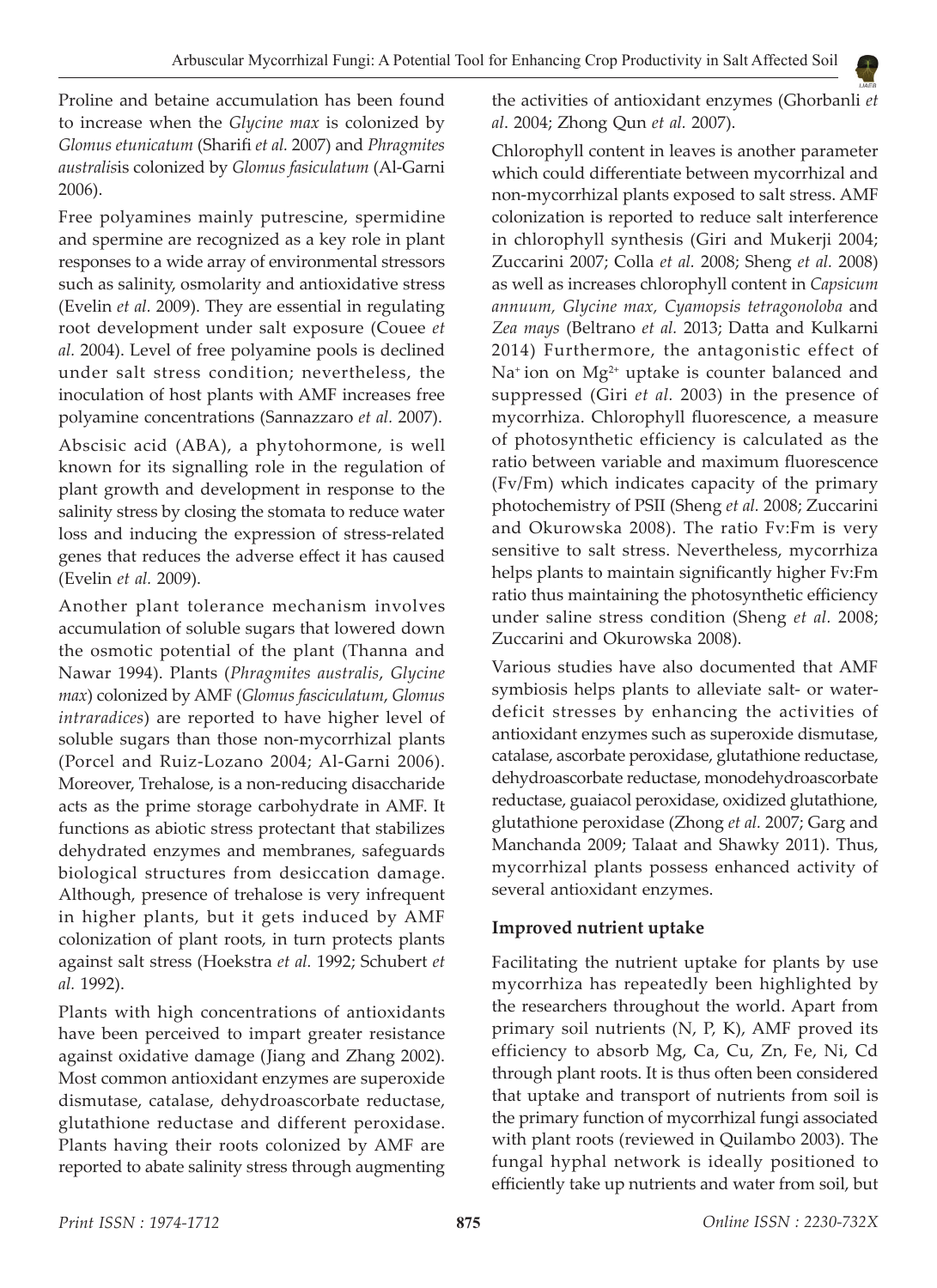

#### Bhattacharjya *et al.*

only a few fungal transporters are involved in this process, including those that transport phosphate, ammonium and zinc. Because of diffusion is too slow the nutrients are moved in a packaged form between the extra-radicle and the intra-radicle mycelium. Possible mechanisms of nutrient uptake are:

- (a) Better absorption of nutrients: The mycorrhizal plants absorbs the nutrients more efficiently compared to non-mycorrhizal ones as AMF changes root space geometry and increases root surface area, acts as absorbing surface, increases the efficiency of roots to absorb nutrients and also enhances the life span of roots keeping them active for greater period.
- (b) Increasing nutrient availability: Some AMF synthesize phosphatises which increase mineralization of organic phosphate and increase phosphate availability while few AMF produce organic acids which increases pH and in turn solubility and availability of phosphate.
- (c) Increasing availability: AMF may also solubilize some unavailable form of mineral phosphate to available form enhancing its availability.

Phosphorus absorption has often been easier under mycorrhizal inoculation; even under saline soil the P uptake was found higher (Tian *et al.* 2004; Sharifi *et al.* 2007; Al-Khaliel 2010). P, being a poorly mobile nutrient as  $PO_4^{\,3}$ , when show a positive influence in presence of AMF towards absorption in plant roots, and that also under problem (saline) soil, demands a special mention. Despite P, N and K uptake were also found improved by association of AMF (Rabie and Almadini 2005; Al-Khaliel 2010). Garg and Manchanda (2008) and Giri and Mukerji (2004) both reported a higher N uptake in presence of *Glomus* sp. under soil salinity by *Cajanus cajan* and *Sesbania* sp. respectively. Enhancement of potassium uptake under salt-stressed soil was also found for Soybean plants (Sharifi *et al.* 2007).

A selective uptake of nutrients is also sometimes mentioned by AMF. Balancing the K<sup>+</sup>/Na<sup>+</sup> ratio in plant tissues is a major concern to avoid the deleterious effects of soil salinity. AMF was also found to interfere in the increased uptake of K with concomitant decreased uptake of Na by plant

roots (Zuccarini and Okurowska 2008). Ca+2 and  $Mg^{2}$  were also found to absorb more by plant roots with myccorrhizal association despite of soil salinity (Yano-Melo *et al.* 2003; Sharifi *et al*. 2007; Giri and Mukerji 2004).

Negative effect of salinity can also be alleviated by AM-fungi due to reduced uptake of Ca and K and increase in levels of P, Zn and Cu in leaves (Ezz and Nawar 1993).AM fungi improved plant tolerance to salinity through better host plant nutrition, and maintained higher K<sup>+</sup> / Na+ ratio in plant tissues (Estrada *et al.* 2013).

This sort of beneficial activities by AMF is often enhances the nutrient use efficiency of plants in marginal or degraded soils, depleted with the essential nutrients. This may further aggravate the soil fertility and productivity.

#### **Potential genera of AMF**

Arbuscular mycorrhizal fungi have been reported to occur naturally in saline environments. The most commonly observed genera in saline soils is Glomus spp. belonging to family Glomeromycota, however, the ecological specificity has not yet been demonstrated. Studies of early dates employed only morphological characterization to identify the AMF spores. Nevertheless, fatty acid methyl ester (FAME) study, use of molecular techniques such as polymerase chain reaction (PCR) and restriction fragment length polymorphism (RFLP) are aiding better and more accurate enumeration of the AM fungal diversity in saline soil area. The dominant genera of AM fungi having potential of salt stress amelioration are mainly *Glomus intraradices*, G. *versiform*, G. *Etunicatum* (Aliasgharzadeh *et al*. 2001; Porras-Soriano *et al*. 2009) G. *fasciculatum*, G. *macrocarpum*, G. *geosporum*, G. *coronatum* (Giri and Mukerji 2004; *Giri et al. 2007*), *Gigaspora gigantean*, G. *margarita* (Sambandan 2014), *Acaulospora, Archaeospora* (Wang *et al.* 2004)*, Funneliformis mosseae*, F. *geosporum*, F.*coronatum*, *Rhizofagus fasciculatus* (Bencherif *et al.* 2015).

#### **Crop productivity enhancement through AM Fungi intervention in salt affected soils**

AMF with their favourable symbiotic relationship with plants could also play a crucial role in enhancing crop productivity in salt affected soil.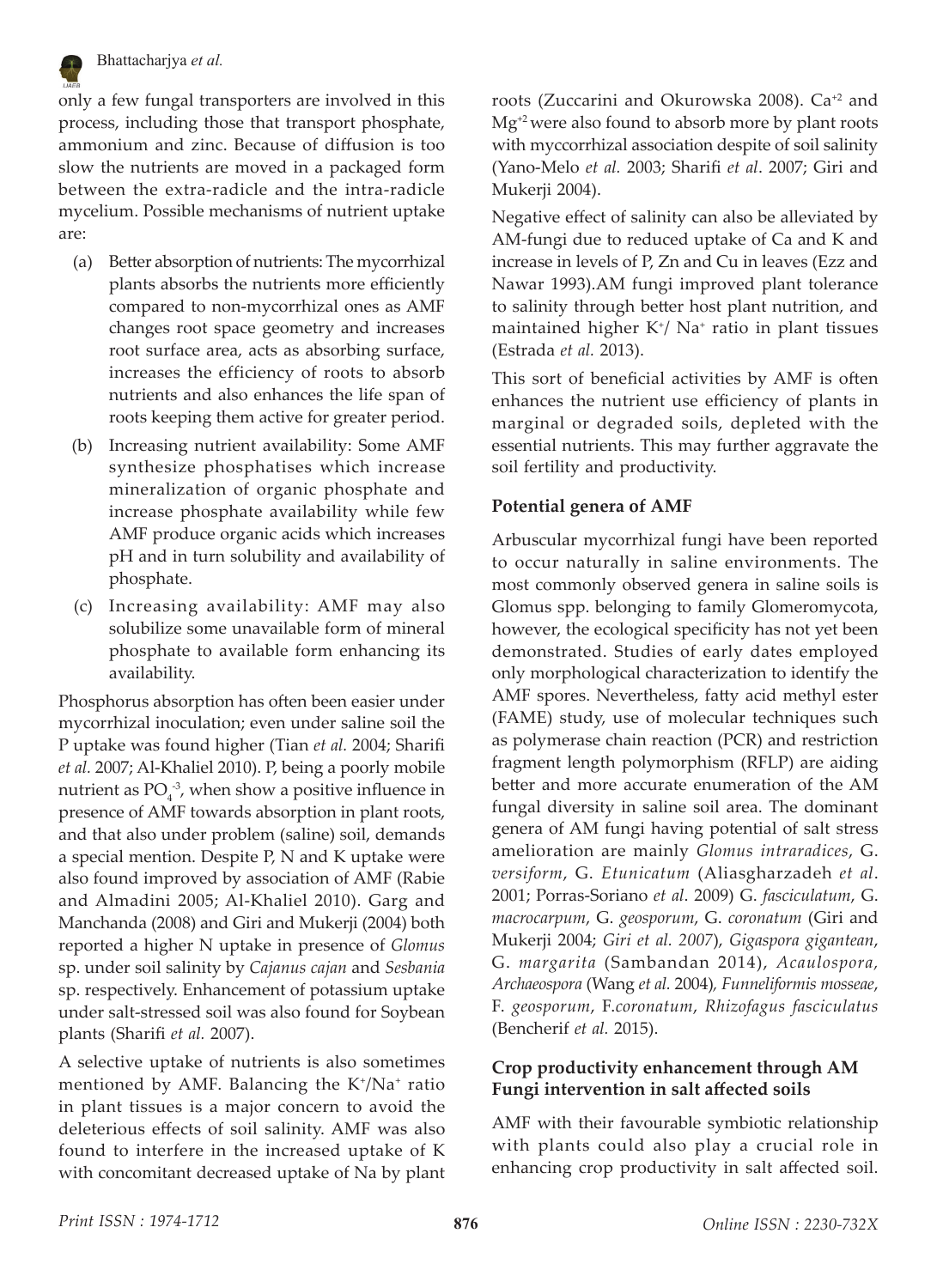

| Sl. No | <b>Potential Genera</b>                | Plant growth benefit                                                                                                                                                                 |
|--------|----------------------------------------|--------------------------------------------------------------------------------------------------------------------------------------------------------------------------------------|
|        | Glomus intraradices, Glomus mosseae    | Improved growth, yield and quality of fruits in Pumpkin.                                                                                                                             |
|        | Glomus mosseae                         | Enhanced root and shoot growth and lesser biomass reduction<br>in olive plant. In maize plants imparted better root morphology<br>(length, mass, surface area, diameter and volume). |
| З      | Glomus mosseae, Glomus fasciculatum    | Increased Proline content in Maize, Soybean                                                                                                                                          |
| 4      | Glomus mosseae,                        | Increased soluble carbohydrate content in Green gram, Soybean.                                                                                                                       |
|        | Glomus fasciculatum, Glomus clarum     |                                                                                                                                                                                      |
| 5.     | Glomus intraradice, Glomus etunicatum  | Increased Abscisic acid in Lettuce and Tomato.                                                                                                                                       |
| 6.     | Glomus mosseae, Glomus versiforme,     | Increased antioxidant enzyme activity in tomato and cowpea.                                                                                                                          |
|        | Glomus intraradices, Glomus etunicatum |                                                                                                                                                                                      |

**Table 1:** Potential genera of arbuscularmycorrhizal fungi reported for combating salinity stress

With the help of their extra-matrical hyphae they increase the absorptive surface area of the roots of the host plants leading to more accessibility and absorption of relatively immobile elements in soil such as P, Cu and Zn (Menge and Timmer 1982). Till date, only few studies have reported the role of AMF in direct crop productivity enhancement. Tripartite association among AMF, *Bradyrhizobium*  and mungbean (*Vigna radiate* L.) greatly helped in establishment and cultivation of the crop in the saline soils of West Bengal, India (Singh *et al.*, 2011). Daei *et al.* (2009) studied the influence of *Glomus etunicatum*, *G. mosseae*, *G. intraradices* on enhancing wheat growth under salinity, where the electrical conductivity of the irrigation water was as high as 13.87 dS/m. The increase in grain yield ranged from 4.5 to 38.3% mainly due to *Glomus etunicatum*  and *G. intraradices*, respectively. *Glomus etunicatum* appeared to be the best performer among three species. This reflected the great significance of choosing the right combination of AM species and host plant to exploit the symbiosis benefit on crop productivity under salinity condition. Similarly, a study on influence of combined application of mycorrhizal fungi and compost reported improved berseem yield owing to increased uptake of nutrients (P, Mn, Zn, Fe, Cu) in alkaline calcareous soil (Jan *et al.* 2014).

# **CONCLUSION**

Role of AMF in abating salt stress on crop growth is still unexplored. Thus, ample research opportunity is there to screen out the suitable location-specific as well as crop-specific AM fungal strains. The most efficient AM fungal strain needs to be exploited for enhanced productivity under salinity-prone areas. In this connection, the emerging strains can be studied for identifying their various morphological, and biochemical effects on plants. The newly identified strains can also be tested for facilitated uptake of single or multiple nutrients ions through plant cells. Moreover, studies on AMF diversity as well as signaling mechanism, prerequisite for host plant colonization by AM fungal species, are also necessary for understanding the ecological function played by AMF under wide range of salt affected condition. Further the potentiality of AMF can be tested for multiple abiotic soil stresses along with salinity.

# **REFERENCES**

- Akbarimoghaddam, H., Galavi, M., Ghanbari, A. and Panjehkeh, N. 2011. Salinity effects on seed germination and seedling growth of bread wheat cultivars. *Trakia journal of Sciences*, **9** (1): 43–50.
- Al-Garni, S.M.S. 2006. Increasing NaCl-salt tolerance of a halophytic plant *Phragmites australis* by mycorrhizal symbiosis. *American-Eurasian Journal of Agricultural and Environmental Science*, **1**: 119–126.
- Aliasgharzadeh, N., Saleh Rastin, N., Towfighi, H. and Alizadeh, A. 2001. Occurrence of arbuscular mycorrhizal fungi in saline soils of the Tabriz Plain of Iran in relation to some physical and chemical properties of soil. *Mycorrhiza*, **11**: 119–122.
- Al-Karaki, G.N. 2000. Growth of mycorrhizal tomato and mineral acquisition under salt stress. *Mycorrhiza*, **10**: 51–54.
- Al-Karaki, G.N., Hammad, R. and Rusan, M. 2001. Response of two tomato cultivars differing in salt tolerance to inoculation with mycorrhizal fungi under salt stress. *Mycorrhiza*, **11**(1): 43-47.
- Al-Khaliel, A.S. 2010. Effect of salinity stress on mycorrhizal association and growth response of peanut infected by *Glomus mosseae*. *Plant Soil and Environment*, **56**(7): 318-324.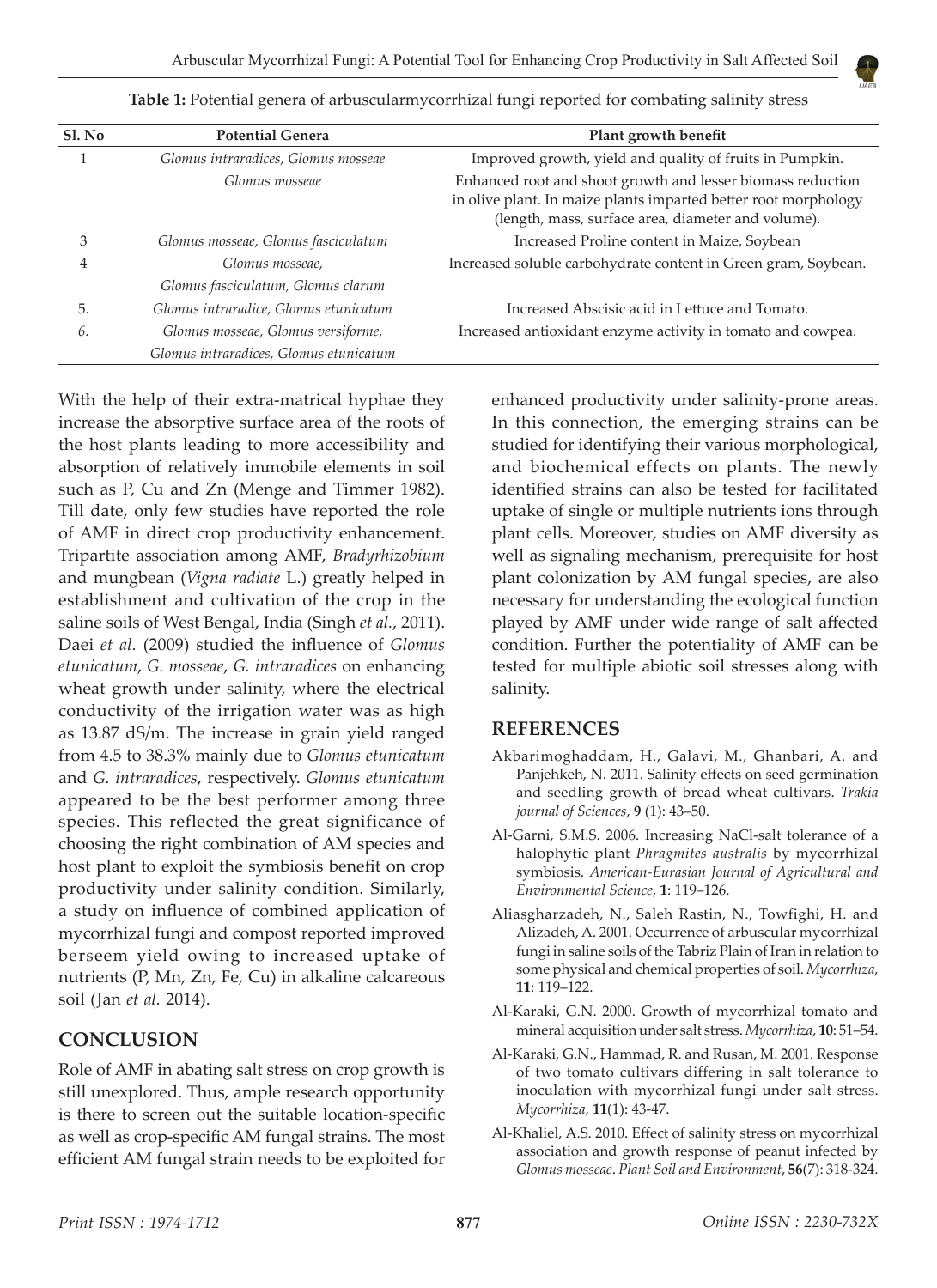

- Allen, E.B. and Cunningham, G.L. 1983. Effects of vesiculararbuscularmycorrhizae on *Distichlis spicata* under three salinity levels. *New Phytologist*, **93**: 227–236.
- Ashraf, M. 2004. Some important physiological selection criteria for salt tolerance in plants. *Flora*, **199**: 361–376.
- Bano, A. and Fatima, M. 2009. Salt tolerance in *Zea mays* (L.) following inoculation with *Rhizobium* and *Pseudomonas*. *Biology and Fertility of Soils,* **45**: 405–413.
- Beltrano, J. and Ronco, M.G. 2008. Improved tolerance of wheat plants (*Triticum aestivum* L.) to drought stress and re-watering by the arbuscular mycorrhizal fungus Glomus claroideum: Effect on growth and cell membrane stability. *Brazilian Journal of Plant Physiology*, **20**(1): 29-37.
- Beltrano, J., Ruscitti, M., Arango, M.C. and Ronco, M. 2013. Effects of arbuscular mycorrhiza inoculation on plant growth, biological and physiological parameters and mineral nutrition inpepper grown under different salinity and P levels. *Journal of Soil Science and Plant Nutrition*, **13**: 123–141.
- Bhaduri, D., Meena, H.N. and Chakraborty, K. 2016. Variation in phosphorus accumulation in groundnut cultivars as influenced by water salinity. *Legume Research: An International Journal*, **39**(2): 215-220.
- Blaylock, A.D. 1994. Soil salinity, salt tolerance and growth potential of horticultural and landscape plants. Cooperative Extension Service, University of Wyoming, Department of Plant, Soil and Insect Sciences, College of Agriculture, Laramie, Wyoming.
- Borkowska, B. 2002. Growth and photosynthetic activity of micropropagatedmicro propagated strawberry plants inoculated with endomycorrhizal fungi (AMF) and growing under drought stress. *Acta Physiologiae Plantarum*, **24**(4): 365-370.
- Calvet, C., Pinochet, J., Camprubí, A. and Fernández, C. 1995. Increased tolerance to the root-lesion nematode *Pratylenchus vulnus* in mycorrhizal micro propagated BA-29 quince rootstock. *Mycorrhiza*, **5**(4): 253-258.
- Chakraborty, K., Singh, A.L., Bhaduri, D. and Sairam, R.K. 2013. Mechanism of salinity stress tolerance in crop plants and recent developments. In: Advances in plant physiology vol. 14 (Ed. A. Hemantaranjan) Scientific Publishers (India), Jodhpur. pp.466-496.
- Chakraborty, K., Sairam, R.K. and Bhaduri, D. 2015. Effects of Different Levels of Soil Salinity on Yield Attributes, Accumulation of Nitrogen, and Micronutrients in *Brassica* Spp. *Journal of Plant Nutrition*, **39**(7): 1026-1037.
- Chakraborty, K., Bishi, S.K., Goswami, N., Singh, A.L. and Zala, P.V. 2016. Differential fine-regulation of enzyme driven ROS detoxification network imparts salt tolerance in contrasting peanut genotypes. *Environmental and Experimental Botany*, **128**: 79-90.
- Chinnusamy, V., Zhu, J. and; Zhu, Jian-Kang. 2006. Gene regulation during cold acclimation in plants. *Physiol. Plant.*, **126**(1): 52–61.
- Colla, G., Rouphael, Y., Cardarelli, M., Tullio, M., Rivera, C.M. and Rea, E. 2008. Alleviation of salt stress by arbuscular

mycorrhizal in zucchini plants grown at low and high phosphorus concentration. *Biology and Fertility of Soils*, **44**: 501–509.

- Coue´e, I., Hummel, I., Sulmon, C., Gowsbet, G. and El Armani, A. 2004. Involvement of polyamines in root development. *Plant Cell, Tissue and Organ Culture*, **76**: 1–10.
- Daei, G., Ardekani, M.R., Rejali, F., Teimuri, S. and Miransari, M. 2009. Alleviation of salinity stress on wheat yield, yield components, and nutrient uptake using arbuscular mycorrhizal fungi under field conditions. *Journal of Plant Physiology*, **166**(6): 617–625.
- Datta, P. and Kulkarni, M. 2014. Arbuscular mycorrhizal colonization enhances biochemical status in and mitigates adverse salt effect on two legumes. *Notulae Scientia Biologicae*. **6**: 381–393.
- Dixon, R. K., Garg, V.K. and Rao, M.V. 1993. Inoculation of *Leucaena* and *Prosopis* seedlings with *Glomus* and *Rhizobium* species in saline soil: rhizosphere relations and seedlings growth. *Arid Soil Res Rehabil,* **7**: 133–144.
- Estrada, B., Aroca, R., Barea, J.M. and Ruiz-Lozano, J.M. 2013. Native arbuscular mycorrhizal fungi isolated from a saline habitat improved maize antioxidant systems and plant tolerance to salinity. *Plant science*, **201**: 42-51.
- Estrada, B., Aroca, R., Maathuis, F.J.M., Barea, J.M. and Ruiz-Lozano, J.M. 2013. Arbuscular mycorrhizal fungi native from a mediterranean saline area enhance maize tolerance to salinity through improved ion homeostasis. *Plant Cell and Environment*, DOI/10.1111/pce.12082.
- Evelin, H., Kapoor, R. and Giri, B. 2009. Arbuscular mycorrhizal fungi in alleviation of salt stress: a review. *Annals of Botany*, **104**: 1263–1280.
- Ezz, T. and Nawar, A. 1993. Salinity and mycorrhizal infection on growth and mineral nutrition of sour orange seedlings. *Alexandria Journal of Agricultural Research*, **38**: 439-457.
- Feng, G., Zhang, F.S., Li, X., Tian, C.Y.; Tang, C. and Rengel, Z. 2002. Improved tolerance of maize plants to salt stress by arbuscular mycorrhiza is related to higher accumulation of soluble sugars in roots. *Mycorrhiza,* **12**: 185–190.
- Garg, N. and Manchanda, G. 2008. Effect of arbuscular mycorrhizal inoculation of salt-induced nodule senescence in *Cajanus cajan* (pigeonpea). *Journal of Plant Growth Regulators,* **27**: 115–124.
- Garg, N. and Manchanda, G. 2009. Role of arbuscular mycorrhizae in the alleviation of ionic, osmotic and oxidative stresses induced by salinity in *Cajanus cajan*  (L.) millsp. (pigeon pea). *Journal of Agronomy and Crop Science*, **195**: 110–123.
- Giri, B. and Mukerji, K.G. 2004. Mycorrhizal inoculant alleviates salt stress in *Sesbania aegyptiaca* and *Sesbaniagrandiflora* under field conditions: evidence for reduced sodium and improved magnesium uptake. *Mycorrhiza*, **14**: 307–312.
- Giri, B., Kapoor, R. and Mukerji, K.G. 2007. Improved tolerance of *Acacia nilotica* to salt stress by arbuscularmycorrhiza, Glomusfasciculatum, may be partly related to elevated K<sup>+</sup>/ Na<sup>+</sup> ratios in root and shoot tissues. *Microbial Ecology*, **54**: 753–760.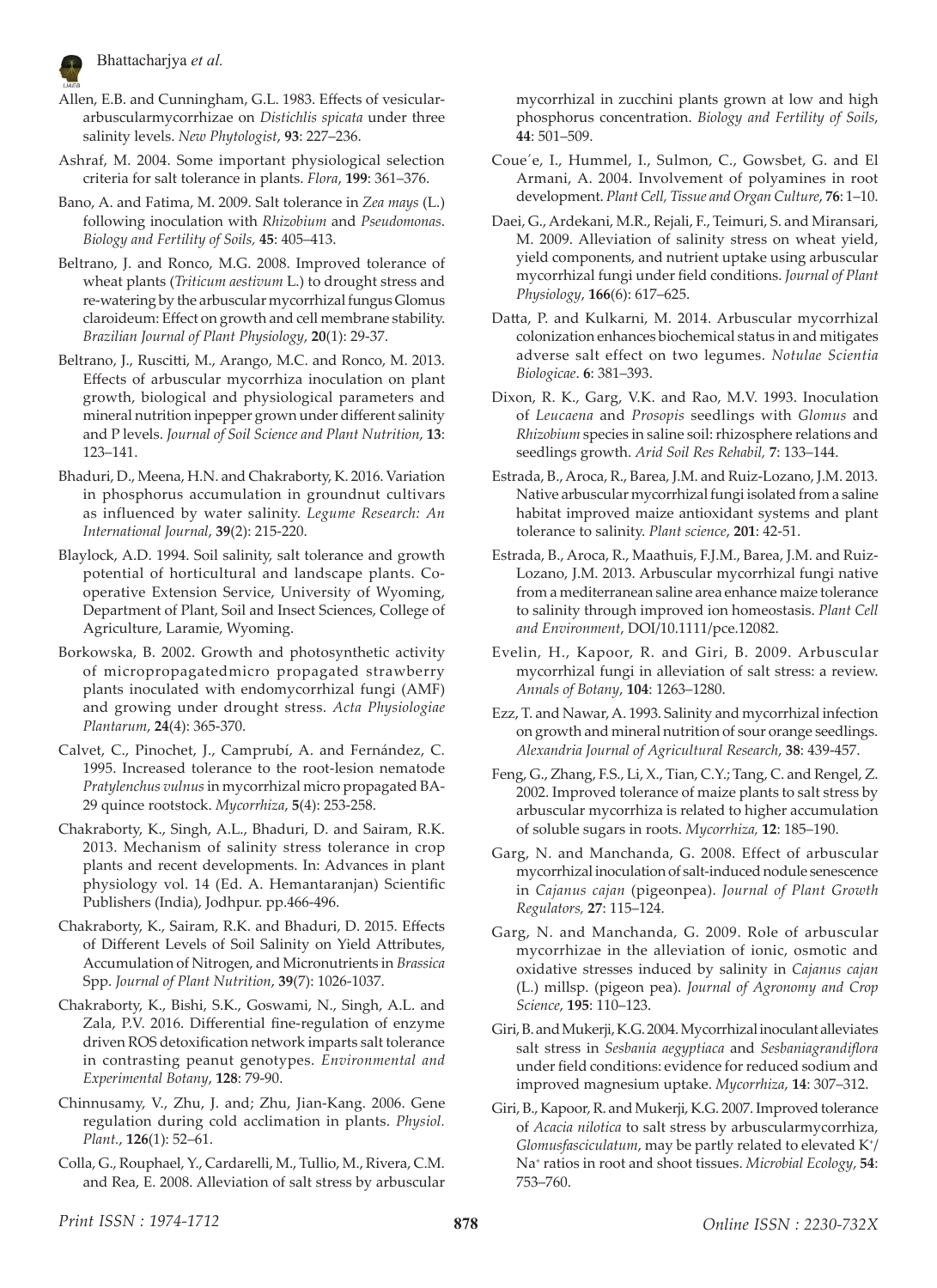- Giri, B.; Kapoor, R. and Mukerji, K.G. 2003. Influence of arbuscularmycorrhizalfungi and salinity on growth, biomass and mineral nutrition of *Acacia auriculiformis*. *Biology and Fertility of Soils*, **38**: 170–175.
- Hajiboland, R., Aliasgharzadeh, N., Laiegh, S.F. and Poschenrieder, C. 2010. Colonization with arbuscular mycorrhizal fungi improves salinity tolerance of tomato (*Solanum lycopersicum* L.) plants. *Plant and Soil,* **331**: 313–327.
- Hejiden, J.N., Klironomos, M., Ursic, P. *et al.* 1998. Mycorrhizal fungal diversity determines plant biodiversity, ecosystem variability and productivity. *Nature*, **396**: 69–72.
- Hirsch, A.M. and Kapulnik, Y. 1998. Signal transduction pathways in Mycorrhizal associations: Comparisons with the *Rhizobium*–Legume symbiosis. *Fungal Genetics and Biology*, **23**: 205–212.
- Ho, I. 1987. Vesicular-arbuscularmycorrhizae of halophytic grasses in the Alvord desert of Oregon. *Northwest Science*, **61**: 148–151.
- Hodge, A. 2000. Microbial ecology of the arbuscular mycorrhiza. *Microbiol Ecology*, **32**: 91–96.
- Hoekstra, F.A., Crow, J.H., Crowe, L.M., Van Roekel, T. and Vermeer, T. 1992. Do phospholipids and sucrose determine membrane phase transitions in dehydrating pollen species? *Plant, Cell and Environment*, **15**: 601–606.
- Jan, B., Ali, A., Wahid, F., Noor, S., Shah, M., Khan, A., Khan, F. 2014. Effect of Arbuscular Mycorrhiza Fungal Inoculation with Compost on Yield and Phosphorous Uptake of Berseem in Alkaline Calcareous Soil. *American Journal of Plant Sciences*, **5**: 1359-1369.
- Javid, M.G.,; Sorooshzadeh, A., Moradi, F., SanavySeyed, A. M.M. and Allahdadi, I. 2011. The role of phytohormones in alleviating salt stress in crop plants. *Australian Journal of Crop Science*, **5**(6): 726–734.
- Jiang, M. and Zhang, J. 2002. Water stress-induced abscissic acid accumulation triggers the increased generation of reactive oxygen species and p-regulates the activities of antioxidant enzymes in maize-leaves. *Journal of Experimental Botany*, **53**: 2401–2410.
- Juniper, S. and Abbott, L.K. 2006. Soil salinity delays germination and limits growth of hyphae from propagules of arbuscular mycorrhizal fungi. *Mycorrhiza*, **16**(5): 371- 379.
- Latef, A.A.H.A. and Chaoxing, H. 2011. Effect of arbuscular mycorrhizal fungi on growth, mineral nutrition, antioxidant enzymes activity and fruit yield of tomato grown under salinity stress. *Scientia Horticulturae*, **127**(3): 228-233.
- Mathur, N., Singh, J., Bohra, S. and Vyas, A. 2007. Arbuscular mycorrhizal status of medicinal halophytes in saline areas of Indian Thar Desert. *International Journal of Soil Science*, **2**: 119–127.
- McCue, K.F. and Hanson, A.D. 1992. Salt-inducible betaine aldehyde dehydrogenase from sugar beet: cDNA cloning and expression. *Plant Molecular Biology*, **18**(1): 1-11.
- Menge, J.A. and Timmer, L.W. 1982. Procedure for Inoculation of Plants Vesicular-Arbuscular Mycorrhizal in Laboratory, Green House and Field. In: Schenck, N.C., Ed., *Methods and Principles of Mycorrhizal Research*, American Phytopathological Society, St. Paul.
- Munns, R. and Tester, M. 2008. Mechanisms of salinity tolerance. *Annual Review in Plant Biology,* **59**: 651–681.
- Netondo, G.W., Onyango, J.C. and Beck, E. 2004. Sorghum and salinity: II. Gas exchange and chlorophyll fluorescence of sorghum under salt stress. *Crop Science*, **44**: 806–811.
- Pal, S., Singh, H.B., Rai, A. and Farooqui, A. 2017. Diversity of Arbuscular Mycorrhiza Associated with Long Term Wastewater Irrigation in the Peri-urban Soil of Varanasi. *International Journal of Agriculture, Environment & Biotechnology*, **10**: 779-784.
- Pal, S., Singh, H.B., Rai, A. and Rakshit, A. 2013. Evaluation of Different Medium for Producing on farm Arbuscular Mycorrhizal Inoculum. *International Journal of Agriculture, Environment & Biotechnology*, **6**: 557-562
- Plenchette, C. and Dupponois, R. 2005. Growth response of the salt brush *Atriplex numularia* L. to inoculation with the arbuscular mycorrhizal fungus *Glomus intraradices*. *Journal of Arid Environments*, **61**: 535–540.
- Porcel, R. and Ruiz-Lozano, J.M. 2004. Arbuscular mycorrhizal influence on leaf water potential, solute accumulation and oxidative stress in soybean plants subjected to drought stress. *Journal of Experimental Botany*, **55**: 1743–1750.
- Porcel, R., Aroca, R. and Juan Ruiz-Lozano, J.M. 2012. Salinity stress alleviation using arbuscular mycorrhizal fungi. A review. *Agronomy for Sustainable Development*, **32**(1): 181-200.
- Porras-Soriano, A., Soriano-Martin, M.L., Porras-Piedra, A. and Azcon, R. 2009.Arbuscularmycorrhizal fungi increased growth, nutrient uptake and tolerance to salinity in olive trees under nursery conditions. *Journal of Plant Physiology*, **166**(13): 1350-1359.
- Porras-Soriano, A., Soriano-Martín, M.L., Porras-Piedra, A. and Azcón, R. 2009. Arbuscular mycorrhizal fungi increased growth, nutrient uptake and tolerance to salinity in olive trees under nursery conditions. *Journal of plant physiology*, **166**(13): 1350-1359.
- Quilambo, O.A. 2004. The vesicular-arbuscular mycorrhizal symbiosis. *African Journal of Biotechnology*, **2**(12): 539-546.
- Rabie, G.H. and Almadini, A.M. 2005. Role of bio-inoculants in development of salt-tolerance of *Vicia faba* plants under salinity stress. *African Journal of Biotechnology*, **4**: 210–222.
- Raverkar, K.P. and Bhattacharya, S. 2014.Arbuscular Mycorrhizae: Status and Potential. In: Bioresources for Sustainable Plant Nutrient Management (Eds: Ramesh Chandra and K P Raverkar) Satish Serial Publishing House, New Delhi, DOI: 10.13140/RG.2.1.2532.5848.
- Rosendahl, C.N. and Rosendahl, S. 1991. Influence of vesicular-arbuscular mycorrhizal fungi (*Glomus* spp.) on the response of cucumber (*Cucumis sativus* L.) to salt stress. *Environmental and Experimental Botany*, **31**: 313–318.